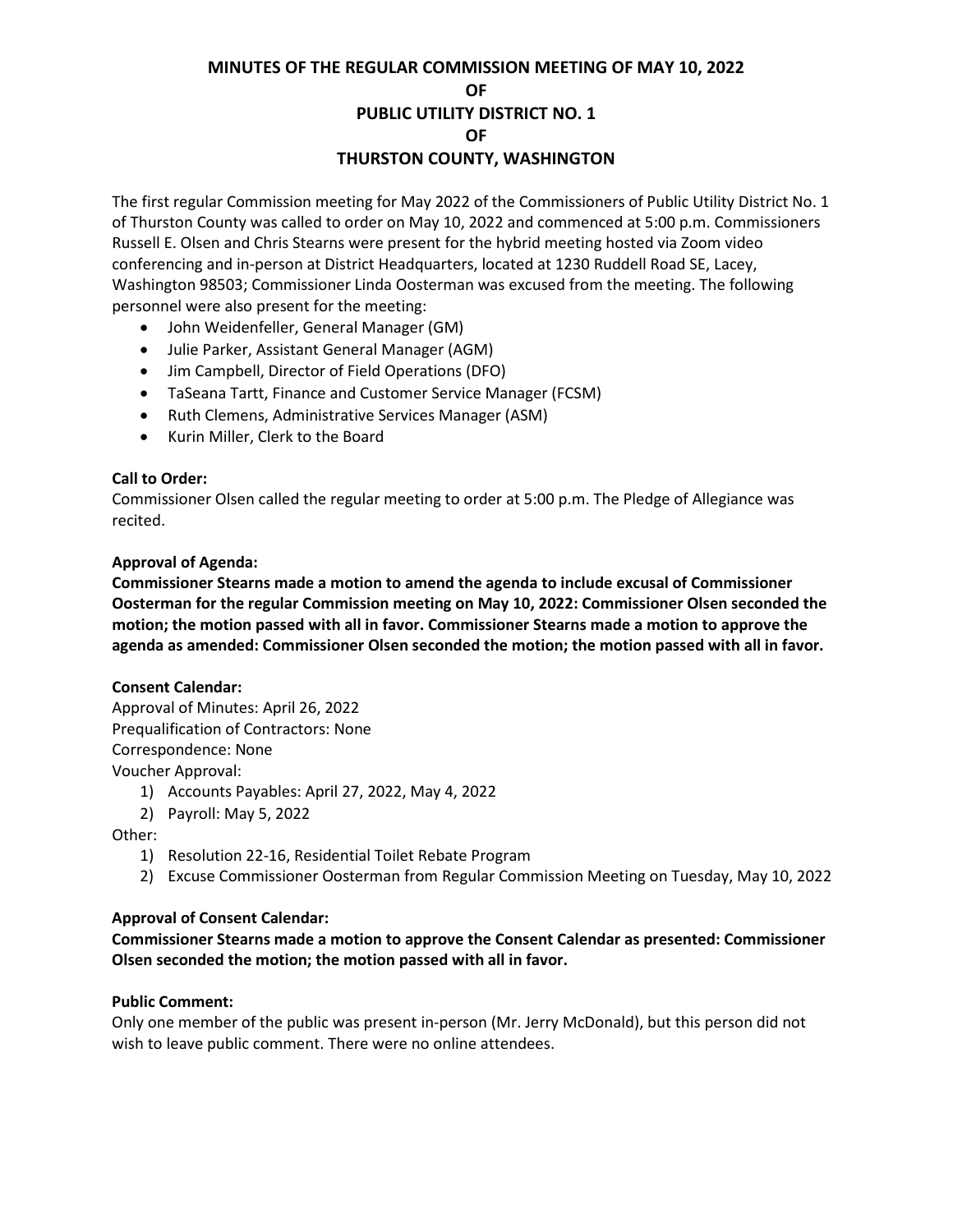Public Utility District No. 1 of Thurston County, Washington Minutes of the Regular Commission Meeting of May 10, 2022 Page 2

#### **Information or Discussion of Operations/Policy Issues:**

#### **Introduction and Discussion – New URAC Applicant**

Mr. Jerry McDonald, a PUD customer and recent applicant for the Utility Rate Advisory Committee (URAC), introduced himself to the Commissioners and gave some information on his background. Each Commissioner addressed Mr. McDonald. **Commissioner Olsen made a motion to accept Mr. McDonald as the newest member of the URAC: Commissioner Stearns seconded the motion; the motion passed with all in favor.**

#### **Discussion – 2023 Budget Process Overview**

GM Weidenfeller presented revised information for the 2023 Budget Process. Based on this revised information, the GM proposed to modify the timing of this year's budget and ratemaking process due to critical factors like inflation, supply shortages, market fluctuations, and uncertainty from engineers on key projects as some of the factors impacting this year's budget process. Commissioner Olsen spoke about recent inflation and adjusting the 2023 Budget to reflect inflation later in the year and asked about supply shortages and/or lead times related to the Asset Management Plan (AMP); Commissioner Stearns asked about working with rate analysts in the future and spoke about his support of finding solutions that incorporate renewable energy. GM Weidenfeller addressed the Commissioners' questions and spoke to the next steps in the proposed budget process.

#### **Discussion – Preliminary 2023 Budget Priorities**

AGM Parker introduced the list of priorities to address in the 2023 budget. Commissioner Olsen asked about the District's financial dashboard and making it's information available on the District's website for the public. AGM Parker addressed the Commissioner's question. Commissioner Stearns asked about the evolvement of the District's relationship with Springbrook over time, and AGM Parker addressed this question.

Both GM Weidenfeller and AGM Parker spoke about the AMPs for District buildings and vehicles. Commissioner Stearns asked about any contingencies related to possible issues with the new Field Operations office. AGM Parker addressed the Commissioner's question.

#### **Action/Approval Items:**

#### **Resolution 22-15, Authorization to Surplus**

AGM Parker addressed Resolution 22-15 which would authorize staff to surplus and dispose of PUDowned equipment and materials that are no longer used or needed. **Commissioner Stearns made a motion to adopt Resolution 22-15 as presented: Commissioner Olsen seconded the motion; the motion passed with all in favor.**

#### **Commissioner Signatures/Break:** None

#### **Presentations:**

FCSM Tartt gave an update on the letters recently sent to customers, including customers with high water consumption based on last year's history, and those customers with PFAS detections. The FCSM also addressed customer letters to be sent by the end of the month. Commissioner Olsen asked about any responses received from customers. Commissioner Stearns asked about the District's backflow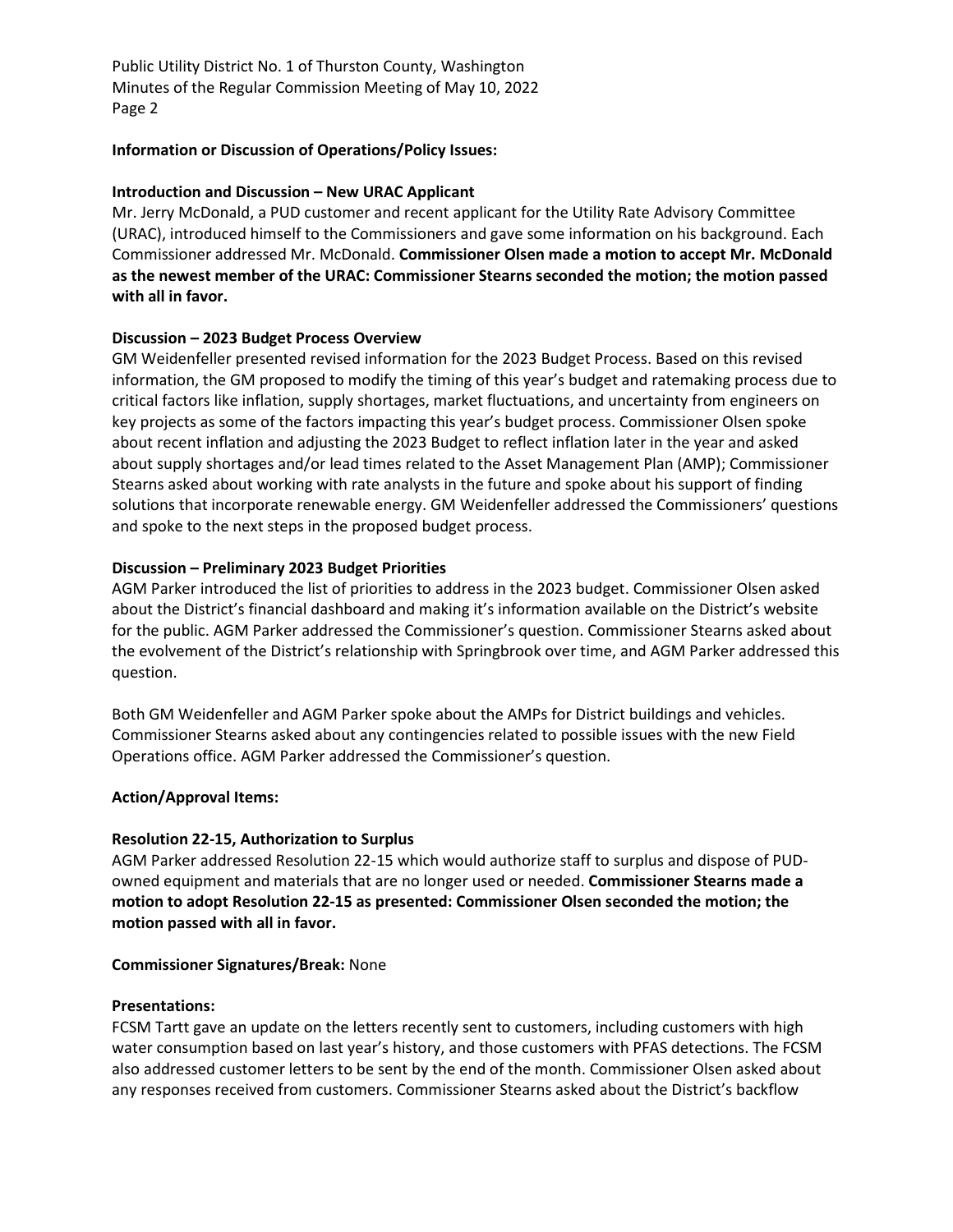Public Utility District No. 1 of Thurston County, Washington Minutes of the Regular Commission Meeting of May 10, 2022 Page 3

device testing requirement for the Pattison water system, and asked staff to explain what a backflow event is to Mr. McDonald, who is a Pattison water system customer. FCSM Tartt and DFO Campbell addressed the Commissioners' questions.

ASM Clemens reported that the Governor is lifting a part of the current emergency proclamation in effect that relates to public meetings and the Open Public Meetings Act (OPMA). GM Weidenfeller reported on the feedback the District has received regarding the recent Broadband Assessment.

#### **Commissioner Topics, Discussions and Reports:**

Commissioner Stearns reported on his trip to Washington D.C. for the American Water Works Association (AWWA) Fly-In event as part of the Washington Water Utilities Council (WWUC) delegation. The Commissioner also attended a Water Resources Advisory Committee (WRAC) meeting earlier in the week; he spoke about the topics discussed at that meeting.

Commissioner Olsen reported on a work trip he recently took to Los Angeles. The Commissioner discussed several different topics, including debt/unpaid water bill forgiveness in California and infrastructure projects.

Commissioner Oosterman was excused from the meeting.

**Executive Session:** None

**Adjournment: Commissioner Stearns made a motion to adjourn the meeting: Commissioner Olsen seconded the motion; the motion passed with all in favor. The meeting adjourned at 5:56 p.m.**

**Assignments:** None

[\\_\\_\\_\\_\\_\\_\\_\\_\\_\\_\\_\\_\\_\\_\\_\\_\\_\\_\\_\\_\\_\\_\\_\\_\\_\\_\\_\\_\\_\\_\\_\\_\\_\\_\\_\\_\\_\\_\\_\\_\\_\\_\\_\\_](https://na1.documents.adobe.com/verifier?tx=CBJCHBCAABAAKc_LNfh6M7LxGQpcHL-Zn8RoCMsq4aCl) Russell E Olsen (May 26, 2022 13:14 PDT) Russell E Olsen

Russell E. Olsen, Commissioner and President

Attest:

\_\_\_\_\_\_\_\_\_\_\_\_\_\_\_\_\_\_\_\_\_\_\_\_\_\_\_\_\_\_\_\_\_\_\_\_\_\_\_\_\_\_\_\_ Christopher Stearns (Jun 3, 2022 14:14 PDT) [Christopher Stearns](https://na1.documents.adobe.com/verifier?tx=CBJCHBCAABAAKc_LNfh6M7LxGQpcHL-Zn8RoCMsq4aCl)

Chris Stearns, Commissioner and Vice President